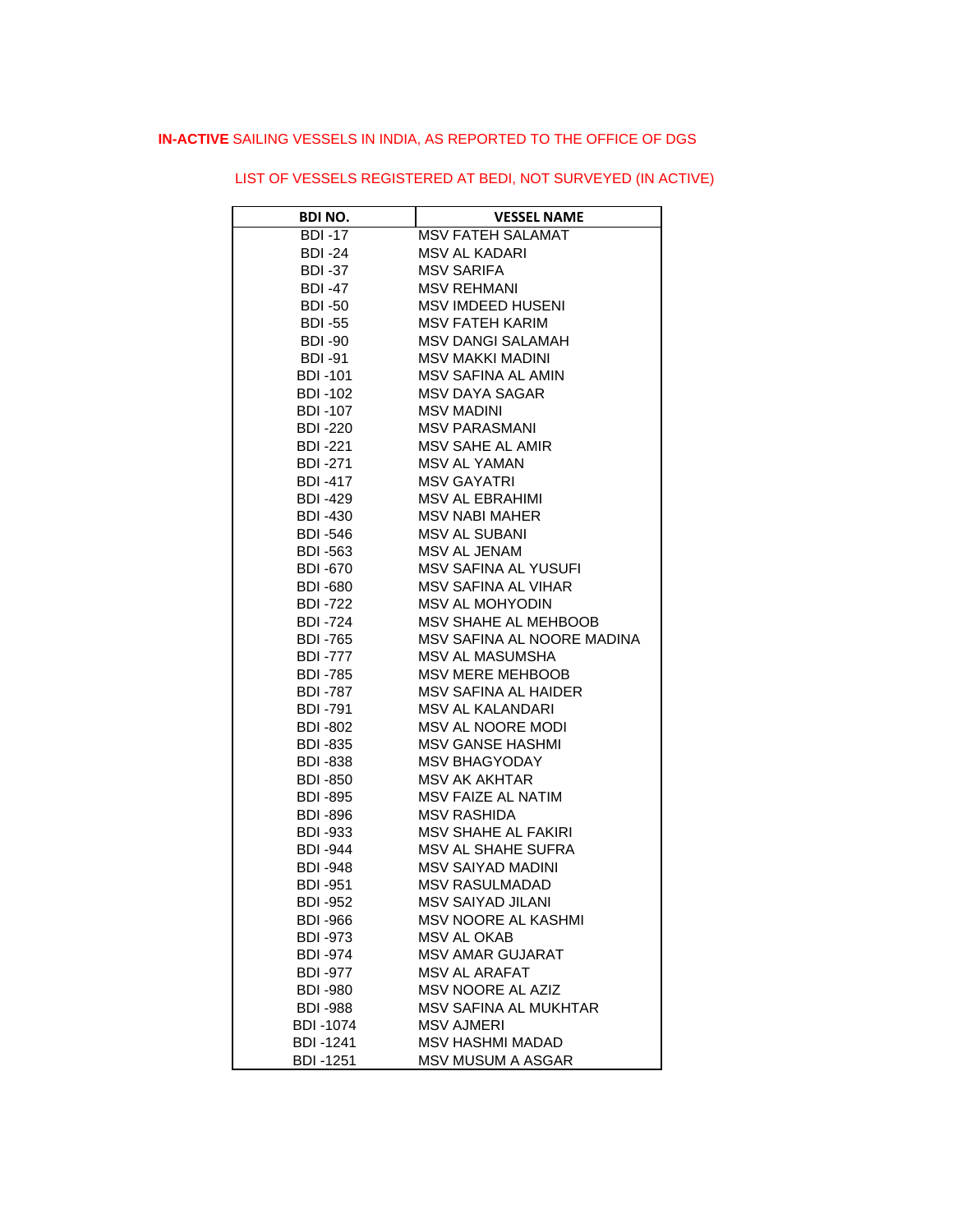|    | BDI -1256 | MSV SAFINA HUSENI             |
|----|-----------|-------------------------------|
|    |           | BDI-1258 MSV SAFINA AL ASABI  |
|    |           | BDI-1260 MSV JAHER PIRANI     |
|    |           | BDI-1267 MSV NOORE AL KADARI  |
|    |           | BDI-1271 MSV YA KHWAJA MADAD  |
|    |           | BDI-1281 MSV AL SANJATI       |
|    |           | BDI-1282 MSV AL MARAT         |
|    |           | BDI-1283 MSV AL MAGDOONISA    |
|    |           | BDI-1285 MSV AL IRAIT KIRMANI |
|    |           | BDI-1286 MSV SHAHE AL NOORI   |
|    |           | BDI-1289 MSV FAIZE KADARI     |
|    |           | BDI-1291 MSV UMERSHA BABA     |
|    |           | BDI-1294 MSV SNEHAL           |
|    |           | BDI-1295 Noore Panjtani       |
|    |           | BDI-1298 MSV SAFINA AL PARVIN |
|    |           | BDI-1307 MSV SAMS TABREH      |
|    |           | BDI-1317 MSV AL MUSTAFA       |
|    |           | BDI-1321 MSV PARAMDHARAM      |
|    |           | BDI-1324 MSV AL HARAM         |
|    | BDI -1330 | MSV SAFINA AL SHEHJAN         |
|    |           | BDI-1332 MSV SHANE AL MADANI  |
|    |           | BDI-1336 MSV DHAY HALIMA      |
|    |           | BDI-1340 MSV AL BAHARE HARAM  |
|    |           | BDI-1345 MSV BULAND E KHWAJA  |
|    |           | BDI-1354 MSV AL NAWAZ         |
|    |           | BDI-1380 MSV SAGAR SAMRAT     |
| 75 | BDI -1384 | MSV AL MUKALLA                |
|    |           |                               |

### **LIST OF VESSELS REGISTERED AT GOA, NOT SURVEYED (IN ACTIVE)**

 $\mathsf{l}$ 

|   | OFF'. NO. | <b>VESSEL NAME</b>     |
|---|-----------|------------------------|
|   | MGO-1     | S.V. Jala Prabha       |
|   | MGO-2     | S.V. Camaxa Prasad     |
|   | MGO-5     | S.V. Suvarna Lacximi   |
|   | MGO-6     | S.V Narayan Prasad     |
|   | MGO-7     | S.V. Navdurga Prasad   |
|   | MGO-8     | S.V. Naquexa Maharudra |
| 7 | MGO-9     | S.V. Rahimania         |

#### **LIST OF VESSELS REGISTERED AT TUTICORIN, NOT SURVEYED (IN ACTIVE)**

| OFF'. NO.      | <b>VESSEL NAME</b>        |
|----------------|---------------------------|
| <b>TTN-221</b> | M.S.V "Smila"             |
| <b>TTN-248</b> | M.S.V."MARIA JOE VINCENT" |
| <b>TTN-251</b> | M.S.V "Jehovah Nissi"     |
| TTN-253<br>4   | M.S.V."DEVA KIRUVHAI"     |

# **LIST OF VESSELS REGISTERED AT MUMBAI, NOT SURVEYED (IN ACTIVE)**

| OFF'. NO.      | <b>VESSEL NAME</b> |
|----------------|--------------------|
| $BOM - 2$      | <b>RATNAGIRI</b>   |
| <b>BOM - 3</b> | DARIADOLAT         |
| <b>BOM - 4</b> | LAXMIPRASAD        |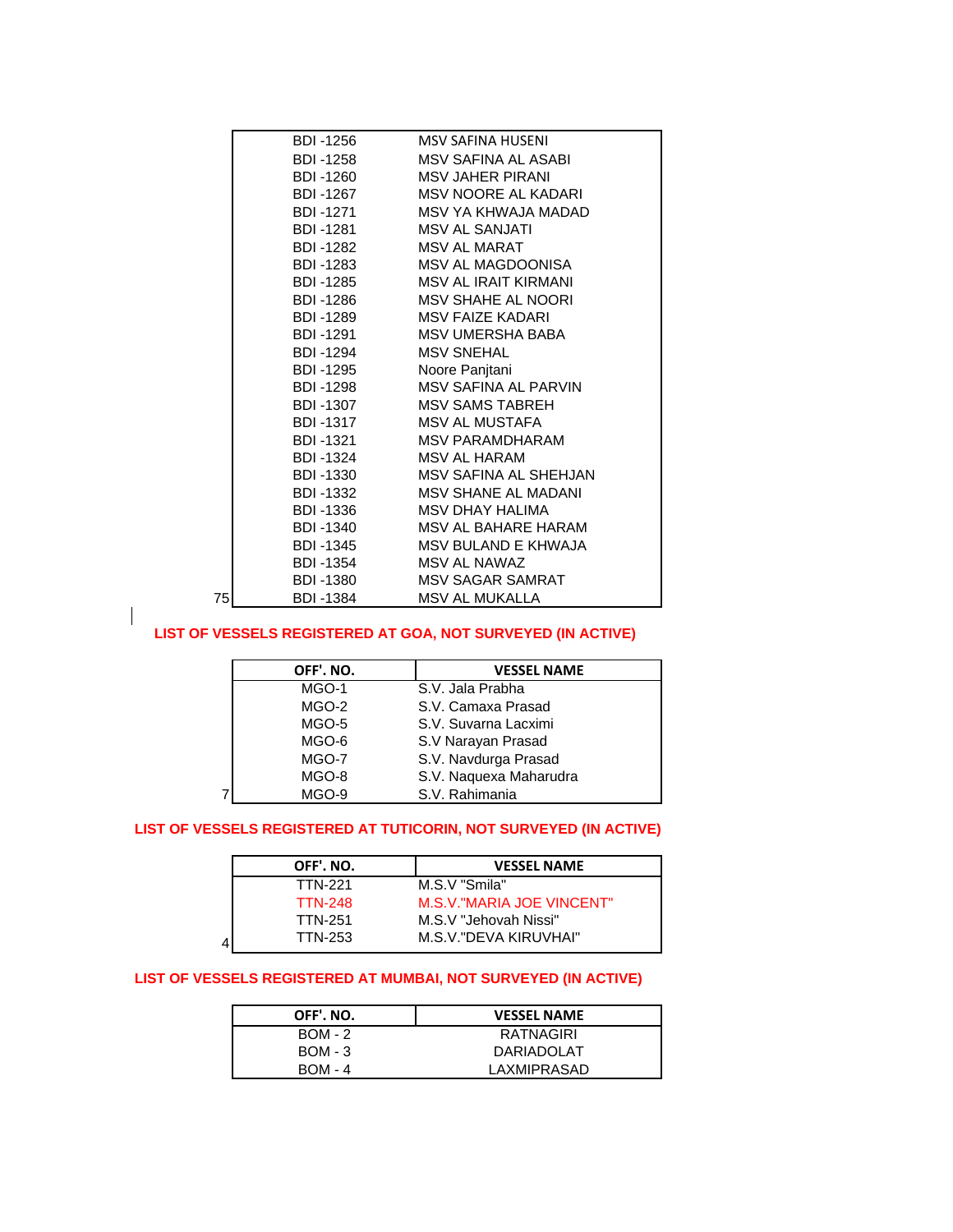| <b>BOM - 5</b>  | <b>DHANPRASAD</b>    |
|-----------------|----------------------|
|                 | PARVATIPRASAD        |
| <b>BOM - 6</b>  |                      |
| <b>BOM - 8</b>  | <b>GANGAPRASAD</b>   |
| BOM - 9         | NARANPRASAD          |
| <b>BOM - 10</b> | <b>NARANPRASAD</b>   |
| <b>BOM - 11</b> | <b>DHANPRASAD</b>    |
| <b>BOM - 13</b> | ALIMADAT             |
| <b>BOM - 14</b> | <b>MOTIPRASAD</b>    |
| <b>BOM - 15</b> | AL - MADINA          |
| <b>BOM - 16</b> | <b>HARIPRASAD</b>    |
| <b>BOM - 17</b> | NARDESH KUSAO        |
| <b>BOM - 19</b> | <b>VIJALI PRASAD</b> |
| <b>BOM - 20</b> | DHANPRASAD           |
| <b>BOM - 22</b> | JAMNA PRASAD         |
| <b>BOM - 23</b> | DHANPRASAD           |
| <b>BOM - 24</b> | <b>MACHERI</b>       |
| <b>BOM - 26</b> | DARIADOLAT           |
| <b>BOM - 27</b> | SAGAR LAXMI          |
| <b>BOM - 28</b> | <b>VASUMATI</b>      |
| <b>BOM - 30</b> | <b>CHANDRABAN</b>    |
| <b>BOM - 32</b> | <b>DHANPRASAD</b>    |
| <b>BOM - 33</b> |                      |
|                 | VIJLIPRASAD          |
| <b>BOM - 34</b> | <b>JEHANGIR</b>      |
| <b>BOM - 35</b> | <b>TAWAKKULI</b>     |
| <b>BOM - 36</b> | <b>HASHAMI</b>       |
| <b>BOM - 37</b> | AZIZI                |
| <b>BOM - 38</b> | SAGARKANYA I         |
| <b>BOM - 39</b> | SAGARKANYA II        |
| <b>BOM - 40</b> | VEGA                 |
| <b>BOM - 41</b> | <b>PURAN PRASAD</b>  |
| <b>BOM - 42</b> | NOORE MUHAMADI       |
| <b>BOM - 43</b> | <b>KUBERPRASAD</b>   |
| <b>BOM - 44</b> | <b>MAHMUDI</b>       |
| <b>BOM - 45</b> | AL - HAMEED          |
| <b>BOM - 49</b> | <b>MADINA</b>        |
| <b>BOM - 52</b> | NEELA                |
| <b>BOM - 53</b> | VIJAI LAXMI          |
| <b>BOM - 54</b> | LILAVATI             |
| <b>BOM - 56</b> | <b>BAGICHA</b>       |
| <b>BOM - 58</b> | KHAJAMADAT           |
| <b>BOM - 59</b> | <b>KIRTI SAGAR</b>   |
| <b>BOM - 60</b> | SAFINA-E-MECCA       |
| <b>BOM - 62</b> | <b>ISHAKI</b>        |
| <b>BOM - 65</b> | SAILANI              |
|                 |                      |
| <b>BOM - 66</b> | AL MANSOOR           |
| <b>BOM - 69</b> | HABIBI               |
| <b>BOM - 70</b> | DHANLAXMI            |
| <b>BOM - 71</b> | AL-MAHMOODI          |
| <b>BOM - 72</b> | <b>SAKRI</b>         |
| <b>BOM - 73</b> | DURGAVATI            |
| <b>BOM - 74</b> | SEA - HAWK           |
| <b>BOM - 76</b> | AHALYABAI            |
| <b>BOM - 77</b> | LILABAI              |
| <b>BOM - 78</b> | <b>MUMTAZ</b>        |